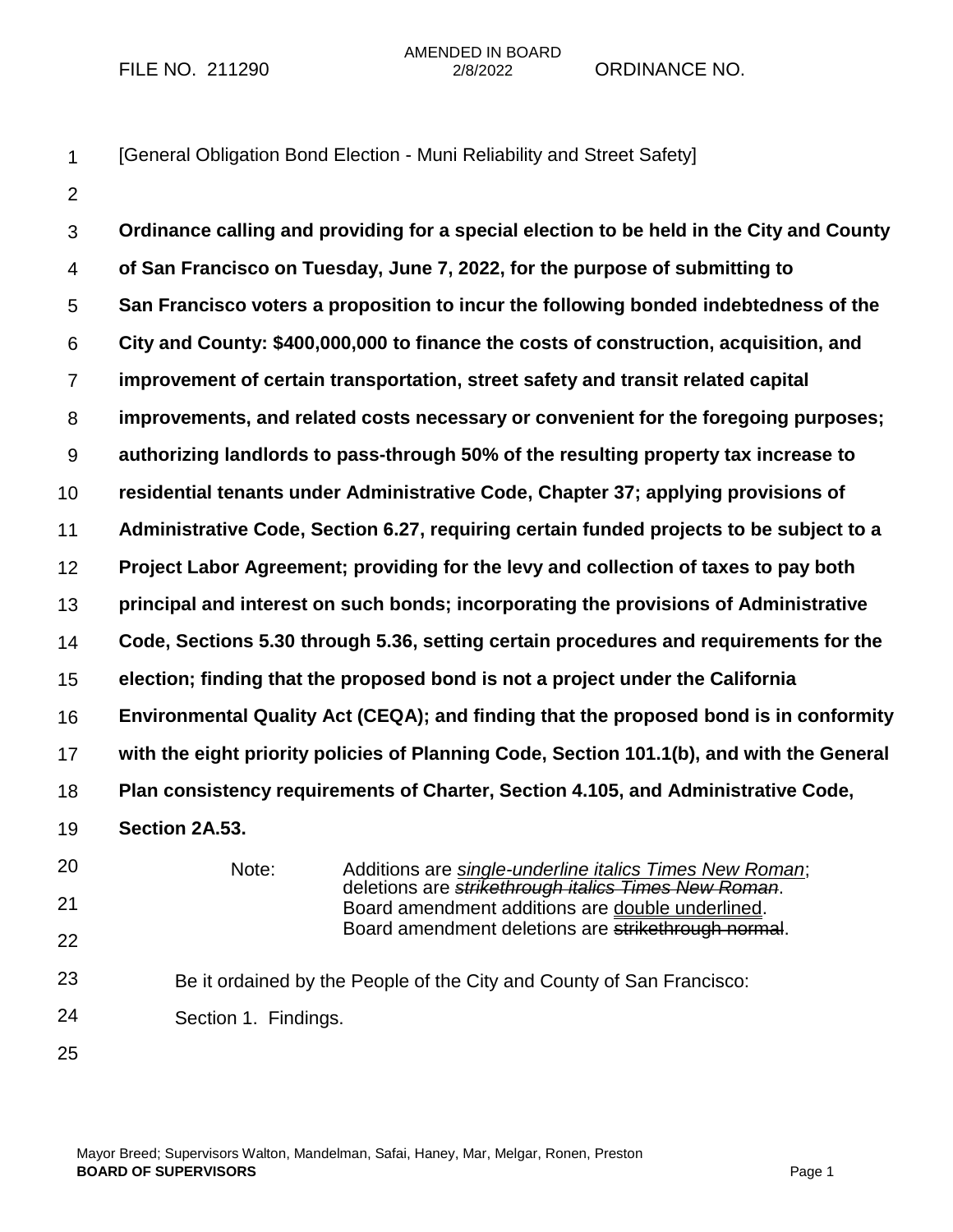1  $\mathcal{P}$ 3 4 5 A. This Board of Supervisors ("Board") recognizes the City's current street, transit and transportation infrastructure ("Street, Transit and Transportation System") is unable to meet current and future demands, and that the reliability, efficiency and safety of City streets, transit and transportation infrastructure requires modernization and new investment to maintain a state of good repair and to meet future demands.

6 7 8 9 B. The cost of making the necessary and required improvements to the Street, Transit and Transportation System was estimated by the Mayor's 2030 Transportation Task Force (dated February 2013) at \$10.1 billion over the next 15 years (referred to herein as the "2030 Task Force").

10 11 12 C. The work of the 2030 Task Force was supplemented by the Mayor's 2045 Task Force (dated January 2018) which identified additional transportation investment funding needs of \$22 billion.

13 14 15 16 D. Both the 2030 and 2045 Task Force Reports were augmented by the efforts of Transportation 2050 ("Transportation 2050") to update the vision for transportation developed though the City's ConnectSF process, including additional community input received through the SFMTA's 2021 Citywide Community Survey.

17 18 19 20 E. Transportation 2050 outlines the resources needed to achieve a communitydriven vision and identify revenue and reliable funding solutions to fund the cost of transportation needs in San Francisco, which includes, among other resources, the issuance of general obligation bonds.

21 22 23 24 F. A significant number of Muni bus yards and facilities were constructed decades ago, with some being over one hundred years old, and are obsolete and need to be repaired, upgraded and rebuilt to allow for Muni buses to be repaired faster, prevent breakdowns to support reliable Muni service.

25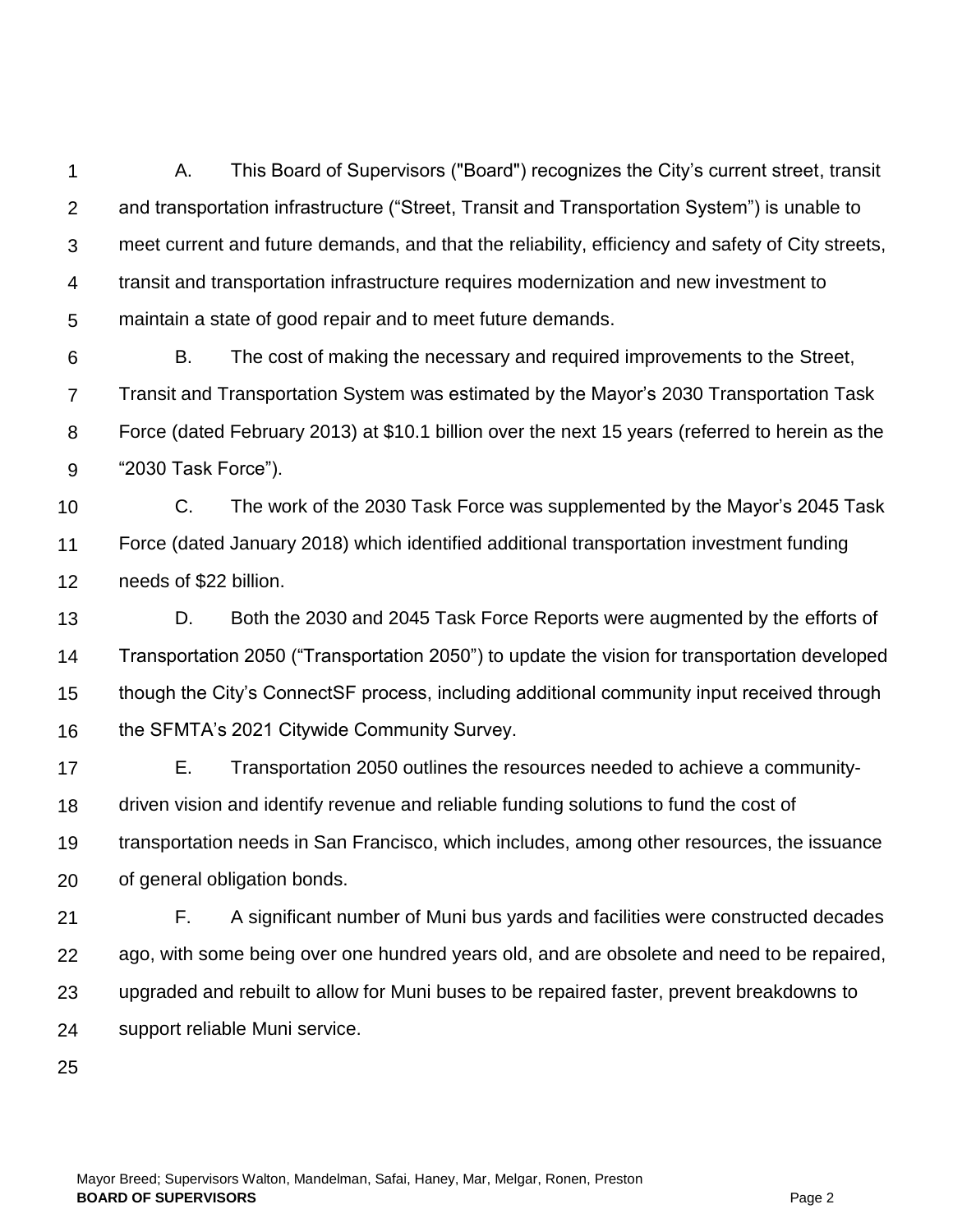1  $\mathcal{P}$ G. On-street infrastructure improvements for public transit helps reduce travel times and delays for Muni and enables more reliable and more frequent service.

- 3 4 5 H. Muni's train control system is over 20 years old and is obsolete and needs to be replaced to increase subway capacity, reduce delays and deliver reliable, high-frequency Muni Metro light rail service.
- 6 7 8 I. Redesigning and constructing streets to improve safety, accessibility and visibility for pedestrians and cyclists, and implementing traffic calming and speed reduction tools supports the City's Vision Zero policy goal to eliminate all traffic deaths in San Francisco.
- 9 10 11 12 13 J. A strong public transit system is one of the most important tools the City has to mitigate the adverse effects of climate change, reducing mobility gaps across the City as documented in the MUNI Service Equity Strategy, and by improving the reliability and speed of Muni service and creating safer spaces for pedestrians and cyclists, San Francisco will become a more livable and sustainable place to live.
- 14 15 16 17 18 19 K. The Board recognizes the need to make substantial investments in the City's Street, Transit, and Transportation System to create a system that is more reliable, safe, equitable, and efficient and that such investment will expand job access and connectivity for underserved communities in the outer neighborhoods of the City, and in this way the City's transportation investment will meet future demands on the transportation system, while sustaining the economic dynamism and resilience of the City.
- 20 21 22 L. The Board further recognizes that sustainable transportation includes inclusive investments that support the City's transit and transportation workforce and the participation of the City's local and disadvantaged business enterprises.
- 23 24 25 M. The Muni Reliability and Street Safety General Obligation Bond ("Bond") will provide a portion of the funding necessary to construct, improve and rehabilitate the Street and Transportation System (as further defined in Section 3 below).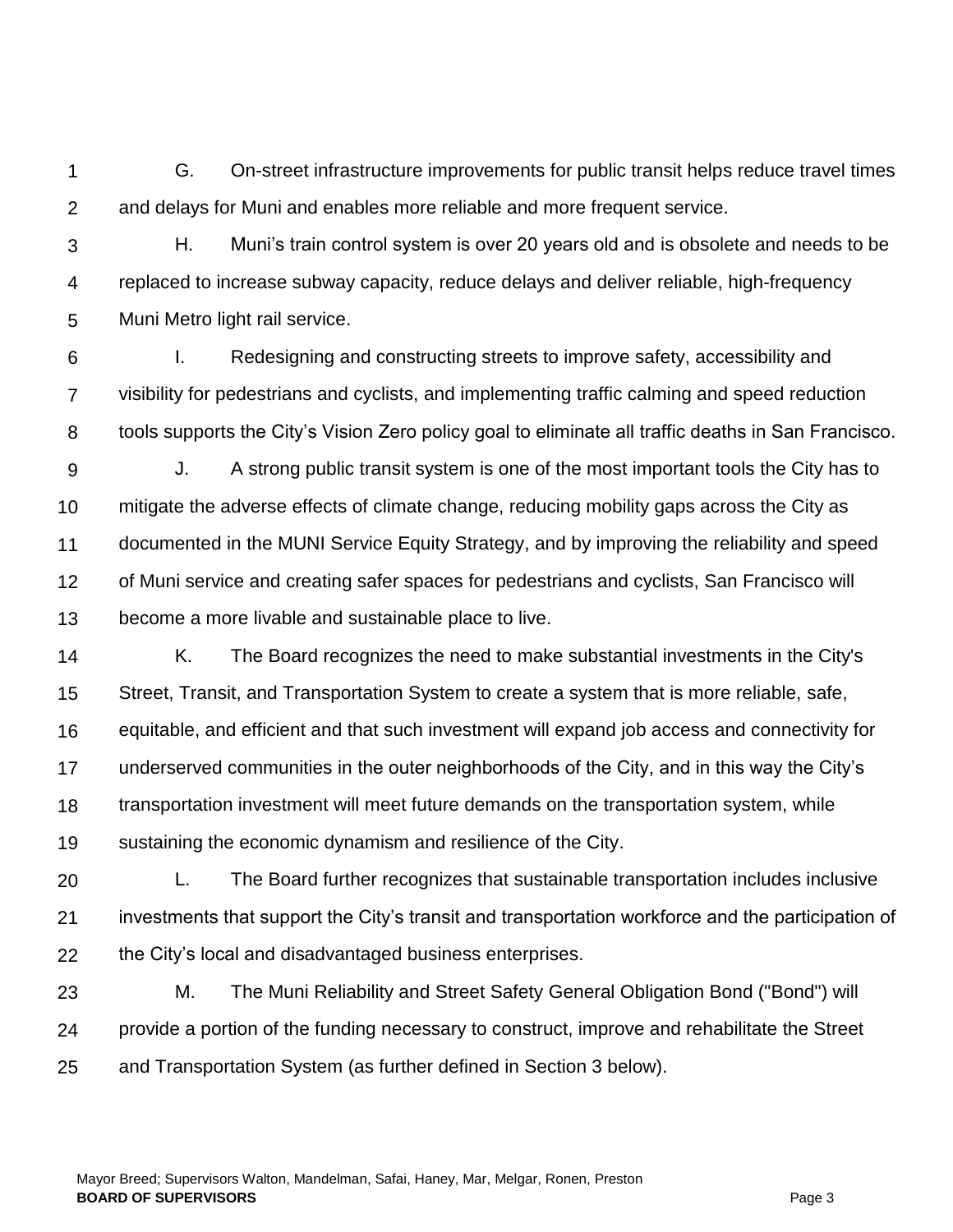1  $\mathcal{P}$ 3 N. This Board now wishes to describe the terms of a ballot measure seeking approval for the issuance of general obligation bonds to finance all or a portion of the City's improvements to its Street and Transportation System as described below.

4 5 6 7 8 9 O. The City's current debt management policy is to keep the property tax rate for City general obligation bonds at or below the 2006 rate by issuing new bonds as older ones are retired and/or the tax base grows, though this property tax rate may vary based on other factors; provided however, the City's debt management policy shall not be construed as impairing or limiting the obligation of the City to levy taxes to pay principal and interest on the bonds authorized under this Ordinance.

10

11 12 13 14 Section 2. A special election is called and ordered to be held in the City on Tuesday, the 7th day of June, 2022, for the purpose of submitting to the electors of the City a proposition to incur bonded indebtedness of the City for the projects described in the amount and for the purposes stated:

15 "MUNI RELIABILITY AND STREET SAFETY GENERAL OBLIGATION BOND.

16 17 18 19 20 21 22 23 24 25 \$400,000,000 of bonded indebtedness to increase Muni's reliability, safety and frequency to, among other things, reduce delays, improve disabled access and equity, increase subway capacity and improve pedestrian, bicycle and traffic safety by repairing, constructing and improving deteriorating Muni bus yards, facilities, transportation infrastructure and equipment, and constructing and redesigning streets and sidewalks, subject to citizen oversight and independent, regular audits; and to pay related costs; with a duration up to 30 years from the time of issuance, an estimated average tax rate of \$0.010/\$100 of assessed property value, and projected average annual revenues of approximately \$30,000,000, subject to independent citizen oversight and regular audits; authorizing landlords to pass-through to residential tenants in units subject to Chapter 37 of the San Francisco Administrative Code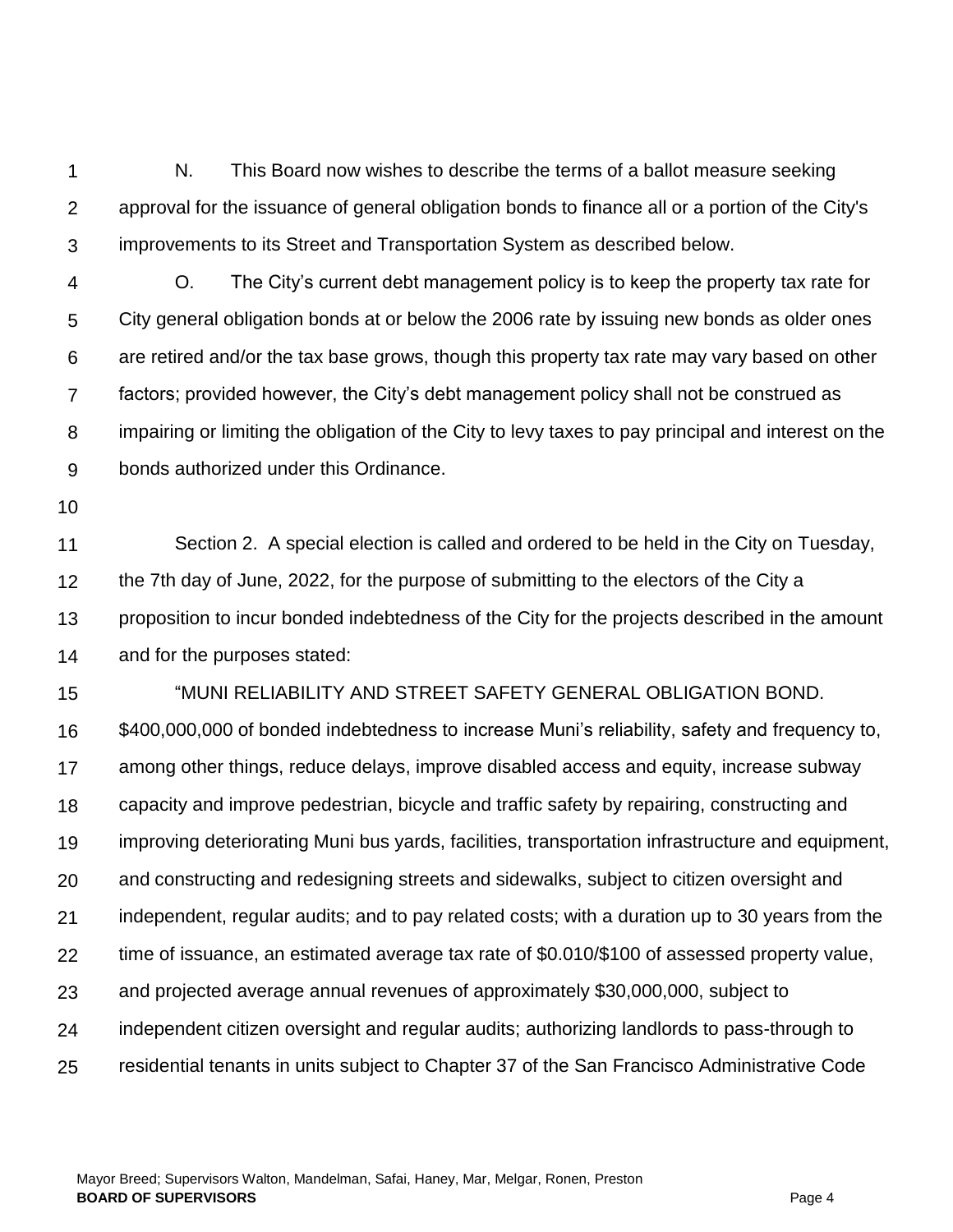1  $\mathcal{P}$ 3 4 5 6 7 ("Residential Stabilization and Arbitration Ordinance") 50% of the increase in the real property taxes attributable to the cost of the repayment of the bonds; and applying the provisions of Administrative Code Section 6.27, requiring certain funded projects to be subject to a Project Labor Agreement. The City's current debt management policy is to keep the property tax rate for City general obligation bonds at or below the 2006 rate by issuing new bonds as older ones are retired and/or the tax base grows, though this property tax rate may vary based on other factors."

8 9 The special election called and ordered shall be referred to in this ordinance as the "Bond Special Election."

10

11 12 13 14 15 16 17 18 19 20 21 22 23 24 25 Section 3. PROPOSED PROGRAM. All contracts that are funded with the proceeds of bonds authorized hereby shall be subject to the provisions of Chapter 83 of the City's Administrative Code ("First Source Hiring Program"), which fosters construction and permanent employment opportunities for qualified economically disadvantaged individuals. In addition, all contracts that are funded with the proceeds of bonds authorized hereby also shall be subject to the provisions of Chapter 14B of the City's Administrative Code ("Local Business Enterprise and Non-Discrimination in Contracting Ordinance"), which assists small and micro local businesses to increase their ability to compete effectively for the award of City contracts, to the extent the Local Business Enterprise and Non-Discrimination Contracting Ordinance does not conflict with applicable state or federal law. Notwithstanding any exclusion applicable to the San Francisco Municipal Transportation Agency contained in Administrative Code Chapter 6.27 ("Citywide Project Labor Agreement Ordinance"), contracts funded with proceeds of bonds authorized hereunder, which bonds are issued on or after June 7, 2022, shall be subject to Project Labor Agreements that include all of the required terms set forth in subsection (e) of Administrative Code Section 6.27 and shall be governed by the provisions of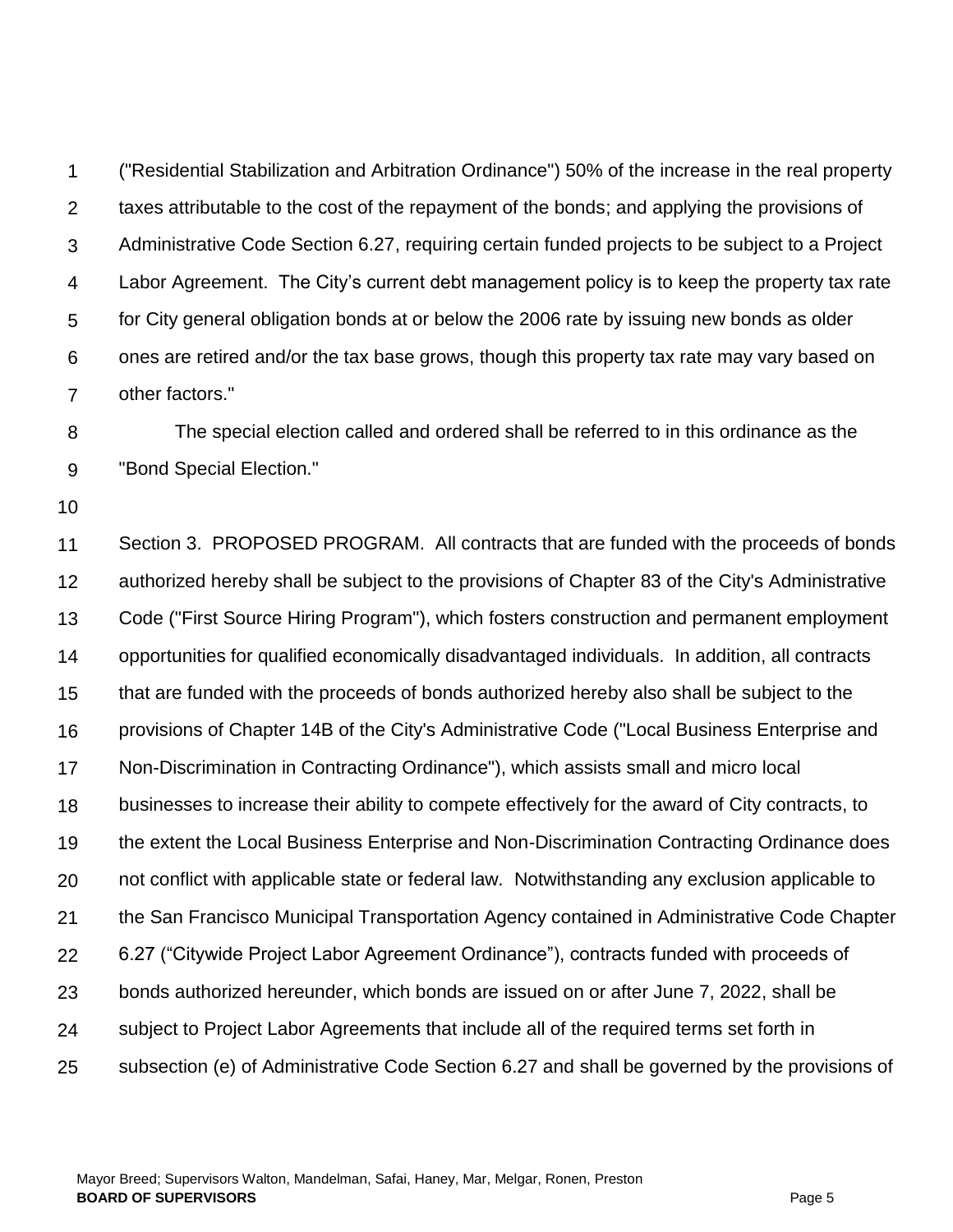1  $\mathcal{P}$ 3 4 5 Section 6.27, as Section 6.27 may be amended from time to time, unless the application of this requirement would cause the City to violate the conditions of a state, federal, or other funding source. The Board of Supervisors may, by Ordinance, modify the June 7, 2022 deadline to accommodate the negotiation of Project Labor Agreements.

6 7 A. CITIZENS' OVERSIGHT COMMITTEE. A portion of the Bond shall be used to perform audits of the Bond, as further described in Section 15.

8 9 10 Projects to be funded under the proposed Bond may include but are not limited to the following (as further described in the Bond Accountability Report, on file with the Clerk in File No. 211290, which is incorporated by reference as set forth in full herein):

- 11 12 13 14 B. MAKING TRANSPORTATION SYSTEM WORK BETTER. A portion of the Bond may be allocated to the repair, renovation and modernization of SFMTA bus yards, facilities and equipment through the agency's Building Progress Program to speed up Muni repairs and maintenance.
- 15 16 17 18 C. MUNI NETWORK IMPROVEMENTS. To enable faster, more frequent, and more reliable Muni service, a portion of the Bond may be allocated to improve certain network improvements, including but not limited to smart signals, wider sidewalks at bus stops, and dedicated traffic lanes.

19 20 21 D. MUNI RAIL MODERNIZATION. To improve train operation's speed, reliability and capacity, a portion of the Bond may be allocated to strengthen and expand critical components.

22 23 24 25 E. STREET SAFETY AND TRAFFIC SIGNAL IMPROVEMENTS FOR SAFETY AND FLOW. To improve street safety and traffic signals, a portion of the Bond may be allocated to more effectively manage congestion in the City, improve the overall reliability of the transit system, and improve pedestrian safety by replacing obsolete and deteriorating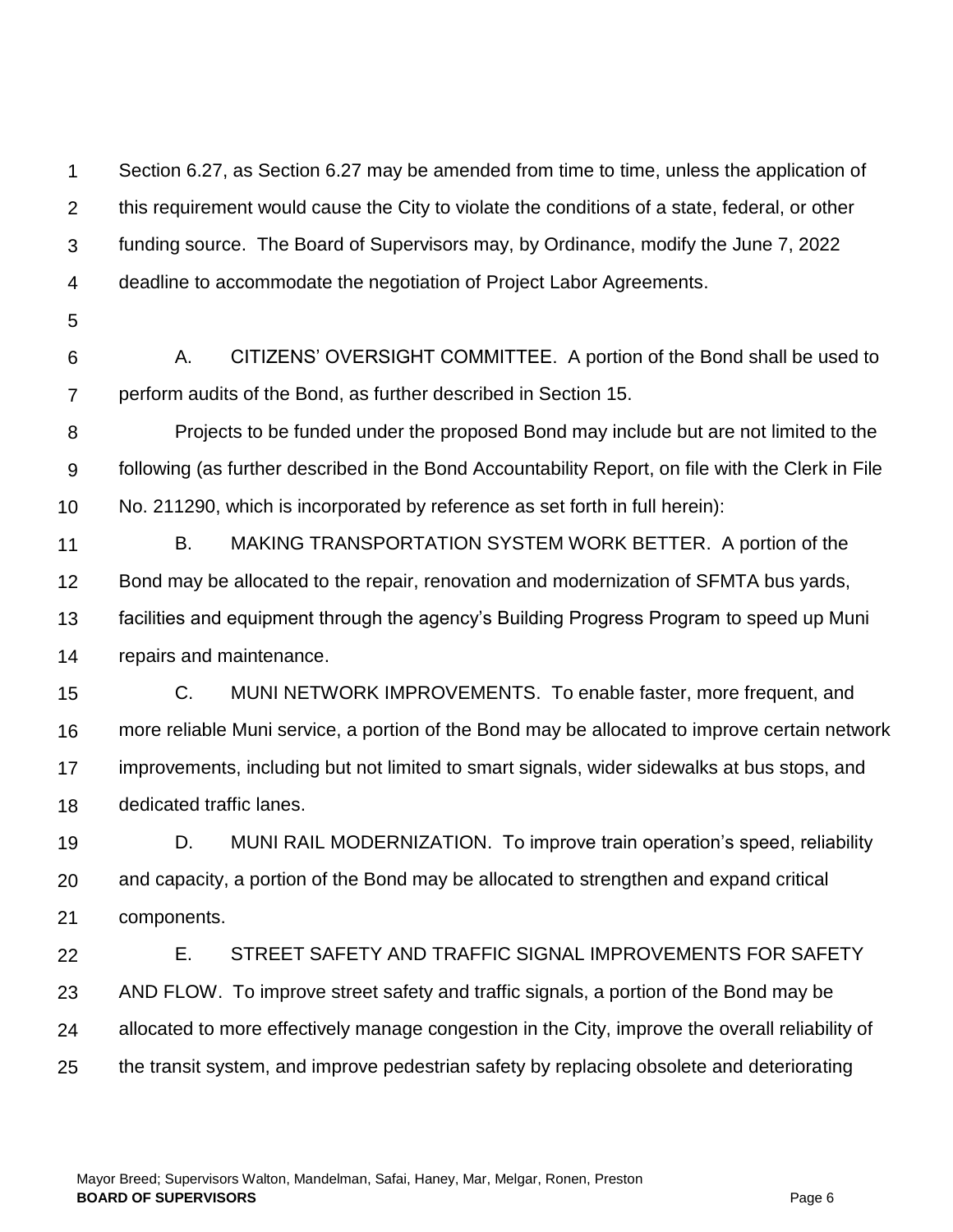1 traffic signal infrastructure, and installing pedestrian countdown signals and audible

 $\mathcal{P}$ pedestrian signals to improve visibility and the overall safety and efficiency of the City's

3 transportation network.

4 5 6 7 8 9 F. ON-STREET IMPROVEMENTS. To enhance and modernize City streets, a portion of the Bond may be allocated to enhance streets and sidewalks, including but not limited to curb bulb-outs, raised crosswalks, and improved sidewalks at intersection corners; median islands; various bikeways including separated bikeways; bicycle parking; and installing basic infrastructure to decrease the cost of future projects, such as underground signal conduit.

10 11 G. SPEED MANAGEMENT INVESTMENT. A portion of the Bond may be allocated to fund traffic calming and other speed reduction improvements to make streets safer.

12

13 Section 4. BOND ACCOUNTABILITY MEASURES

14 The Bond shall include the following administrative rules and principles:

15 A. OVERSIGHT. The proposed bond funds shall be subjected to approval

16 processes and rules described in the San Francisco Charter and Administrative Code.

17 Pursuant to S.F. Administrative Code 5.31, the Citizen's General Obligation Bond Oversight

18 Committee shall conduct an annual review of bond spending, and shall provide an annual

19 report of the bond program to the Mayor and the Board.

20 21 22 23 24 B. TRANSPARENCY. The City shall create and maintain a multilingual web page outlining and describing the bond program, progress, and activity updates. The City shall also hold an annual public hearing and reviews on the bond program and its implementation before the Board of Supervisors, Capital Planning Committee, and the Citizen's General Obligation Bond Oversight Committee.

25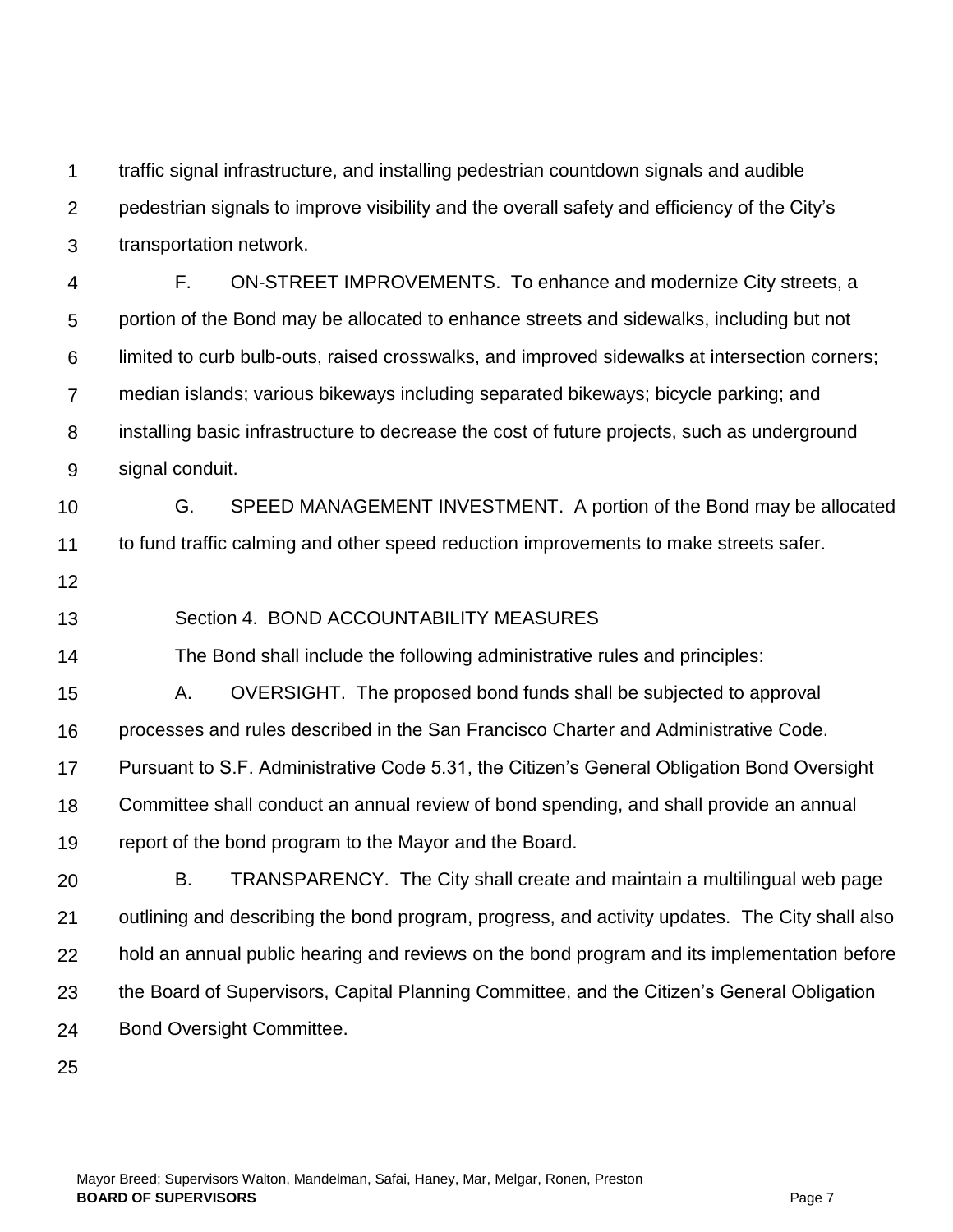$\mathcal{P}$ 3 4 5 6 7 8 9 10 11 12 13 14 15 16 17 18 19 20 21 22 23 24 25 Section 2 above was fixed by the Board by the following resolution and in the amount specified below: Resolution No. \_\_\_\_\_\_\_\_, \$400,000,000. Such resolution was passed by two-thirds or more of the Board and approved by the Mayor of the City ("Mayor"). In such resolution it was recited and found by the Board that the sum of money specified is too great to be paid out of the ordinary annual income and revenue of the City in addition to the other annual expenses or other funds derived from taxes levied for those purposes and will require expenditures greater than the amount allowed by the annual tax levy. The method and manner of payment of the estimated costs described in this ordinance are by the issuance of bonds of the City not exceeding the principal amount specified. Such estimate of costs as set forth in such resolution is adopted and determined to be the estimated cost of such bond financed improvements and financing, as designed to date. Section 6. The Bond Special Election shall be held and conducted and the votes received and canvassed, and the returns made and the results ascertained, determined and declared as provided in this ordinance and in all particulars not recited in this ordinance such election shall be held according to the laws of the State of California ("State") and the Charter of the City ("Charter") and any regulations adopted under State law or the Charter, providing for and governing elections in the City, and the polls for such election shall be and remain open during the time required by such laws and regulations. Section 7. The Bond Special Election is consolidated with the General Election scheduled to be held in the City on Tuesday, June 7, 2022. The voting precincts, polling

Section 5. The estimated cost of the bond financed portion of the project described in

1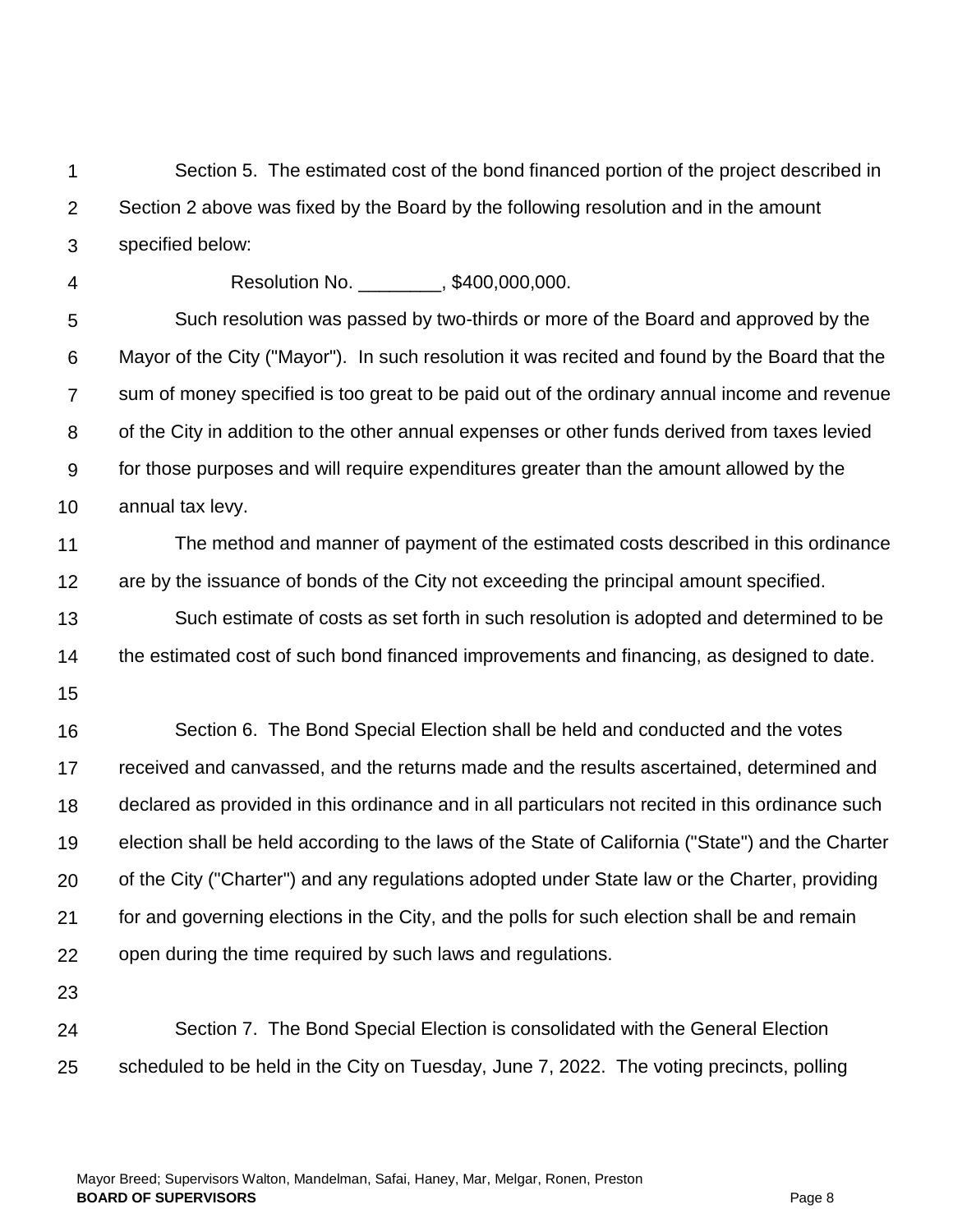1  $\mathcal{P}$ 3 4 5 6 places and officers of election for the June 7, 2022 General Election are hereby adopted, established, designated and named, respectively, as the voting precincts, polling places and officers of election for the Bond Special Election called, and reference is made to the notice of election setting forth the voting precincts, polling places and officers of election for the June 7, 2022 General Election by the Director of Elections to be published in the official newspaper of the City on the date required under the laws of the State of California.

7 8 9 10 11 Section 8. The ballots to be used at the Bond Special Election shall be the ballots to be used at the June 7, 2022 General Election. The word limit for ballot propositions imposed by San Francisco Municipal Elections Code Section 510 is waived. On the ballots to be used at the Bond Special Election, in addition to any other matter required by law to be printed thereon, shall appear the following as a separate proposition:

12 13 14 15 16 17 18 19 20 21 22 23 24 25 "MUNI RELIABILITY AND STREET SAFETY BOND. To increase Muni's reliability, safety and frequency, reduce delays, improve disabled access and equity, increase subway capacity and improve pedestrian, bicycle, and traffic safety by repairing, constructing and improving deteriorating Muni bus yards, facilities, transportation infrastructure and equipment, and constructing and redesigning streets and sidewalks; and to pay related costs; shall the City and County of San Francisco issue \$400,000,000 in general obligation bonds, with a duration of up to 30 years from the time of issuance, an estimated average tax rate of \$0.010/\$100 of assessed property value, and projected average annual revenues of approximately \$30,000,000, subject to citizen oversight and independent audits? The City's current debt management policy is to keep the property tax rate for City general obligation bonds at or below the 2006 rate by issuing new bonds as older ones are retired and/or the tax base grows, though this property tax rate may vary based on other factors." Each voter to vote in favor of the issuance of the foregoing bond proposition shall mark the ballot in the location corresponding to a "YES" vote for the proposition, and to vote against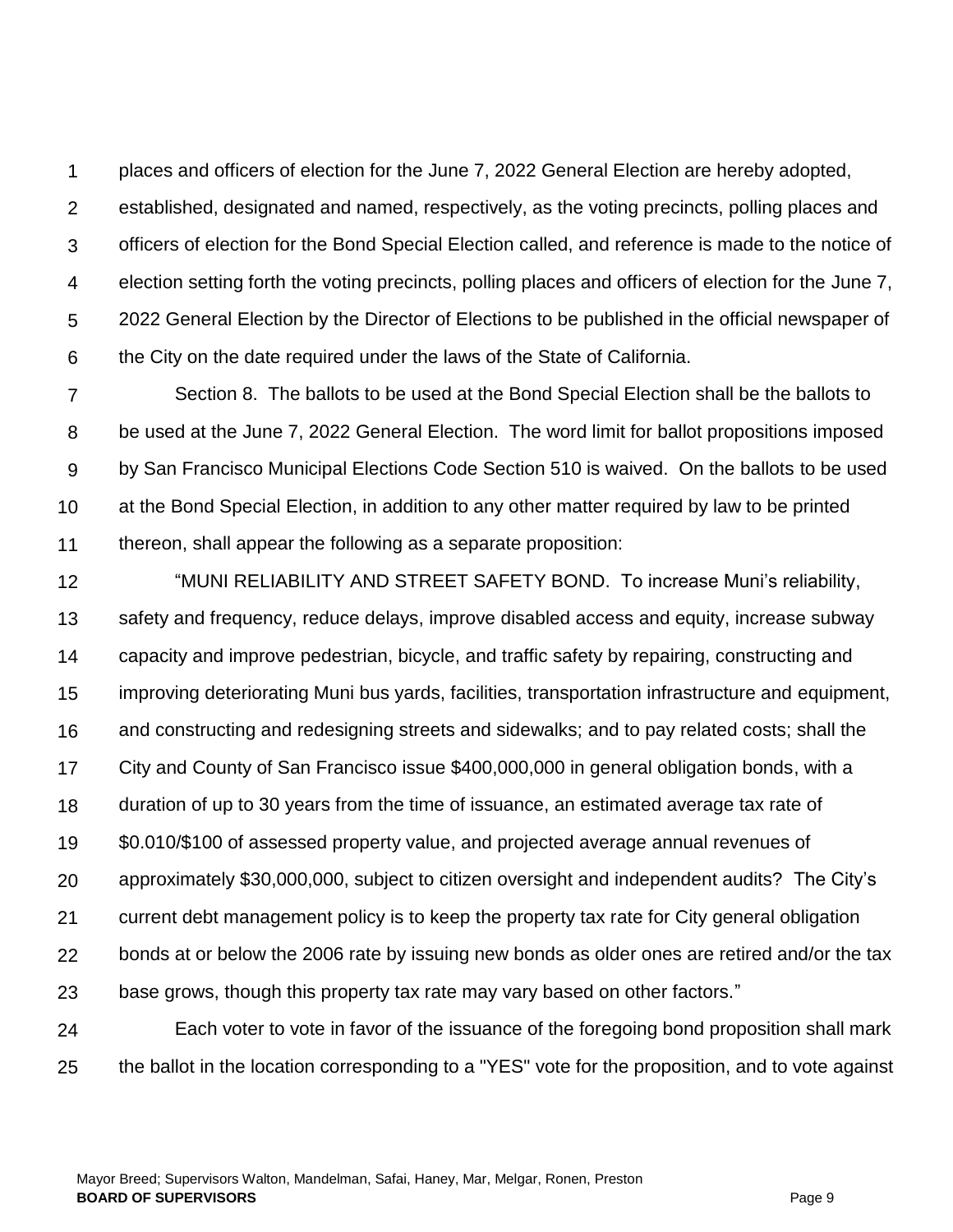1  $\mathcal{P}$ the proposition shall mark the ballot in the location corresponding to a "NO" vote for the proposition.

3

4 5 6 7 8 9 10 11 Section 9. If at the Bond Special Election it shall appear that two-thirds of all the voters voting on the proposition voted in favor of and authorized the incurring of bonded indebtedness for the purposes set forth in such proposition, then such proposition shall have been accepted by the electors, and bonds authorized shall be issued upon the order of the Board. Such bonds shall bear interest at a rate not exceeding applicable legal limits. The votes cast for and against the proposition shall be counted separately and when two-thirds of the qualified electors, voting on the proposition, vote in favor, the proposition shall be deemed adopted.

12

13 14 15 16 17 18 19 20 21 Section 10. For the purpose of paying the principal and interest on the bonds, the Board shall, at the time of fixing the general tax levy and in the manner for such general tax levy provided, levy and collect annually each year until such bonds are paid, or until there is a sum in the Treasury of said City, or other account held on behalf of the Treasurer of said City, set apart for that purpose to meet all sums coming due for the principal and interest on the bonds, a tax sufficient to pay the annual interest on such bonds as the same becomes due and also such part of the principal thereof as shall become due before the proceeds of a tax levied at the time for making the next general tax levy can be made available for the payment of such principal.

22

23 24 25 Section 11. This ordinance shall be published in accordance with any State law requirements, and such publication shall constitute notice of the Bond Special Election and no other notice of the Bond Special Election hereby called need be given.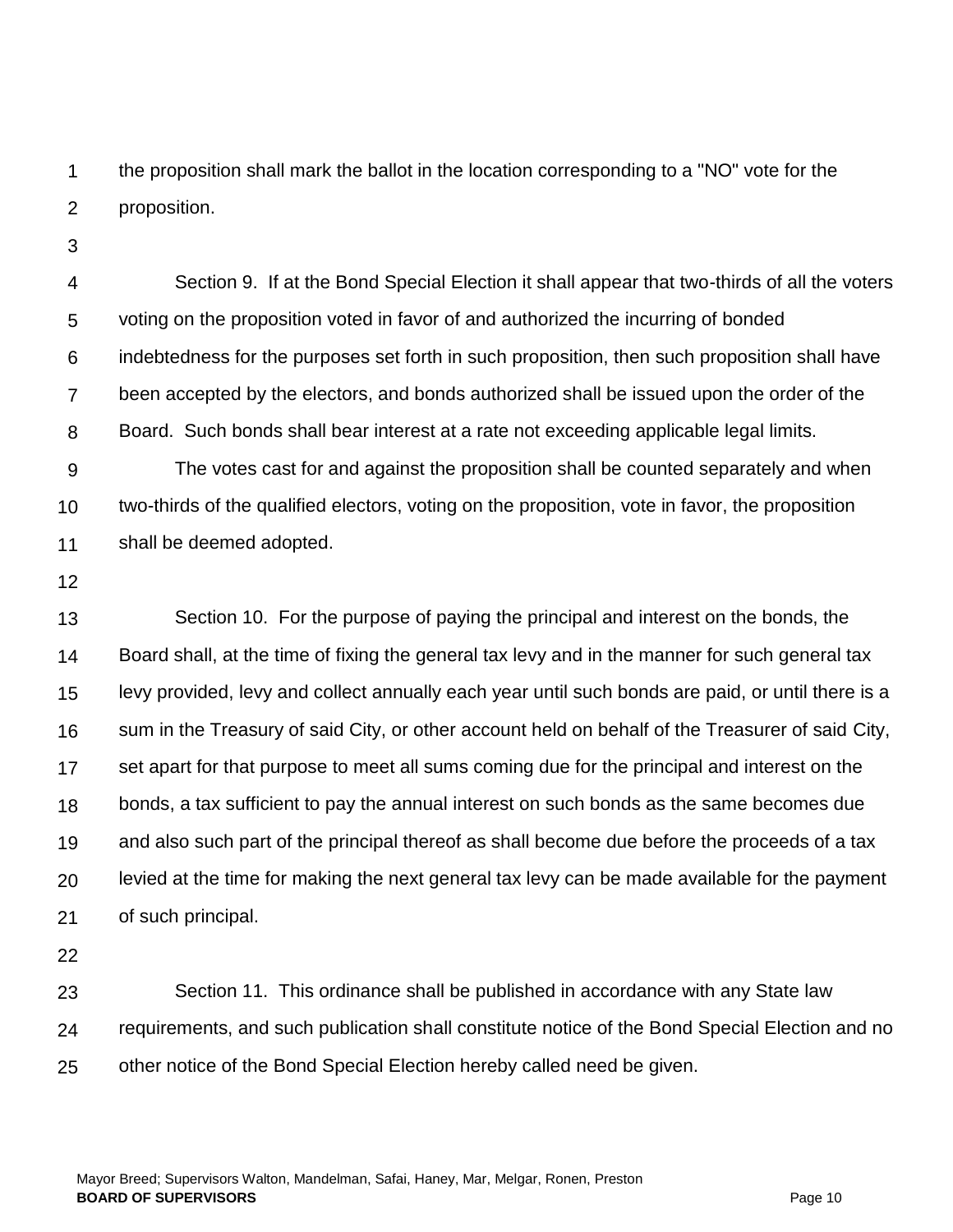1  $\mathcal{P}$ 3 4 5 6 7 8 9 10 11 12 13 14 15 16 17 18 Section 12. The Board, having reviewed the proposed legislation, makes the following findings in compliance with the California Environmental Quality Act ("CEQA"), California Public Resources Code Sections 21000 et seq., the CEQA Guidelines, 15 Cal. Code Regs., Title 14, Sections 15000 et seq., ("CEQA Guidelines"), and San Francisco Administrative Code Chapter 31 ("Chapter 31"): As set forth by the Planning Department, in a determination dated October 21, 2021, a copy of which is on file with the Clerk of the Board in File No. 211290 and incorporated in this ordinance by reference, the Board finds that the bond proposal is not subject to CEQA. As the establishment of a government financing mechanism that does not involve any commitment to specific projects to be constructed with bond funds, it is not a project as defined by CEQA and the CEQA Guidelines. The use of bond proceeds to finance any specific project or portion of any specific project will be subject to approval of the applicable decision-making body at that time, upon completion of planning and any further required environmental review under CEQA. Section 13. The Board finds and declares that the proposed Bond is (i) in conformity with the priority policies of Section 101.1(b) of the San Francisco Planning Code, (ii) in accordance with Section 4.105 of the San Francisco Charter and Section 2A.53(f) of the

19 San Francisco Administrative Code, and (iii) consistent with the City's General Plan, and

21 Report dated November 18, 2021, a copy of which is on file with the Clerk of the Board in File

adopts the findings of the Planning Department, as set forth in the General Plan Referral

22 No. 211290 and incorporates such findings by reference.

23

20

24 25 Section 14. Under Section 53410 of the California Government Code, the bonds shall be for the specific purpose authorized in this ordinance and the proceeds of such bonds will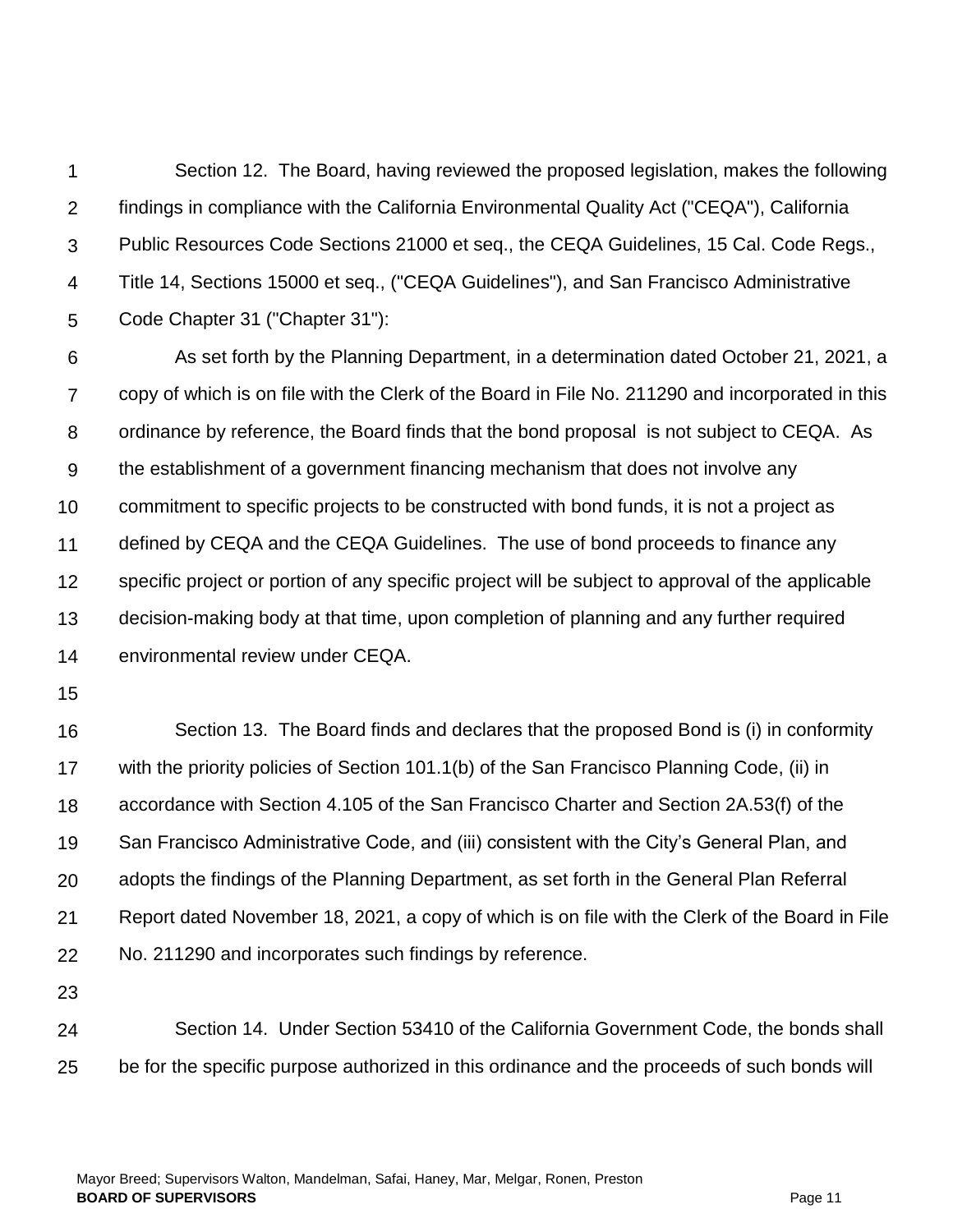1  $\mathcal{P}$ be applied only for such specific purpose. The City will comply with the requirements of Sections 53410(c) and 53410(d) of the California Government Code.]

3

4 5 6 7 8 9 10 Section 15. The Bonds are subject to, and incorporate by reference, the applicable provisions of San Francisco Administrative Code Sections 5.30 – 5.36 ("Citizens' General Obligation Bond Oversight Committee"). Under Section 5.31 of the Citizens' General Obligation Bond Oversight Committee, to the extent permitted by law, one-tenth of one percent (0.1%) of the gross proceeds of the Bonds shall be deposited in a fund established by the Controller's Office and appropriated by the Board of Supervisors at the direction of the Citizens' General Obligation Bond Oversight Committee to cover the costs of such committee.

11

12 13 Section 16. The time requirements specified in Section 2.34 of the San Francisco Administrative Code are waived.

14

15 16 17 18 19 20 21 22 Section 17. The City hereby declares its official intent to reimburse prior expenditures of the City incurred or expected to be incurred prior to the issuance and sale of any series of bonds in connection with the Project (collectively, the "Future Bonds"). The Board hereby declares the City's intent to reimburse the City with the proceeds of the Future Bonds for the expenditures with respect to the Project ("Expenditures" and each, an "Expenditure") made on and after that date that is no more than 60 days prior to adoption of this Resolution. The City reasonably expects on the date hereof that it will reimburse the Expenditures with the proceeds of the Future Bonds.

23 24 25 Each Expenditure was and will be either (a) of a type properly chargeable to a capital account under general federal income tax principles (determined in each case as of the date of the Expenditure), (b) a cost of issuance with respect to the Future Bonds, (c) a nonrecurring